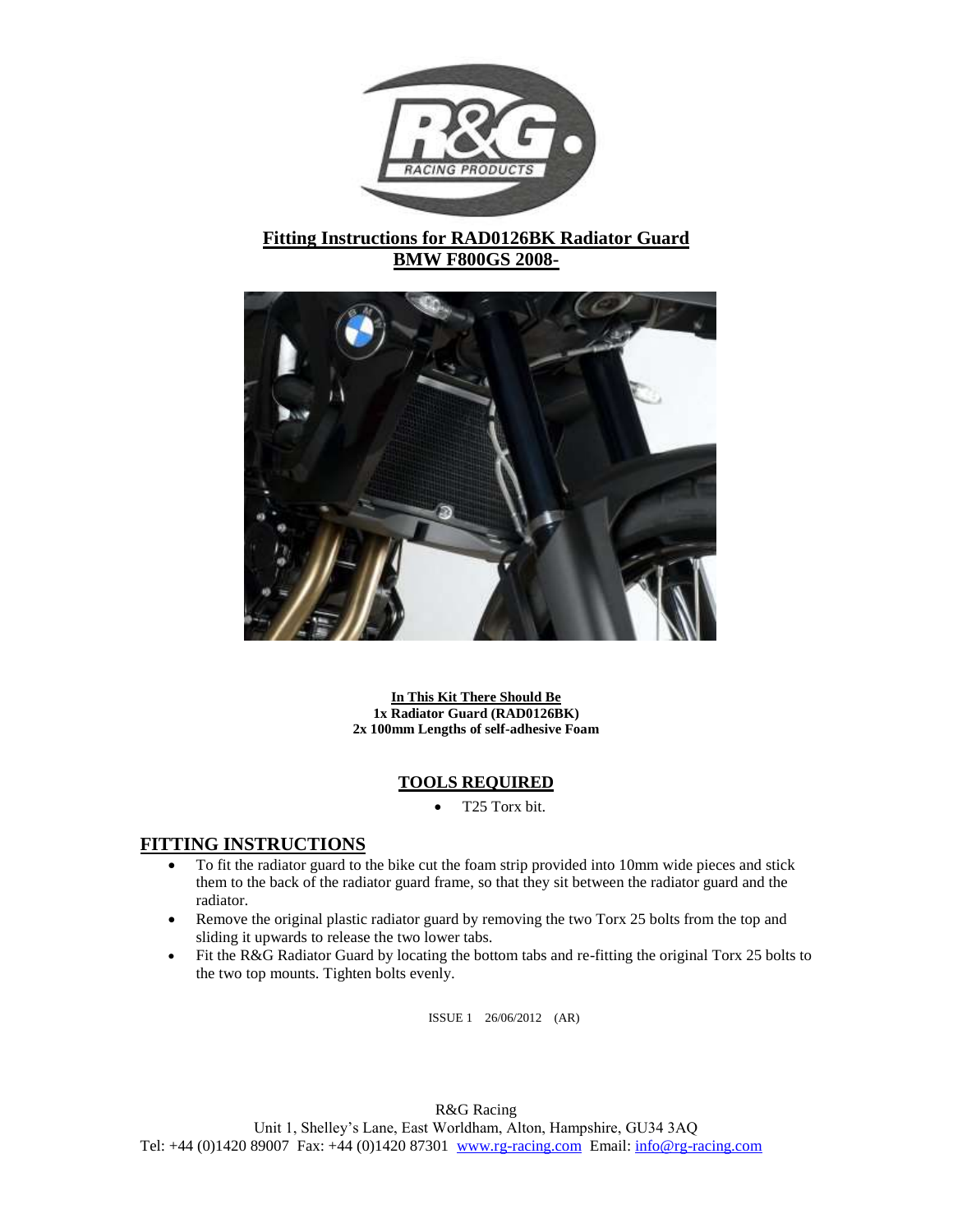

**Instructions de montage** RAD0126BK Grille de protection radiateur BMW F800GS 2008-



**Le kit doit contenir:** 1x Grille de protection radiateur (RAD0126BK) 2x 100mm Longueurs de mousse autocollante

## **Outils requis**

T25 Torx

### **Instructions de montage**:

- Pour poser la protection sur la moto, couper la mousse autocollante fournie en pièces de 10mm puis collez ces pièces sur le cadre de radiateur, de façon à ce que la mousse soit située entre le radiateur, et la protection radiateur.
- Enlever la grille de protection radiateur d'origine en enlevant les 2 boulons Torx 25 du haut et en la glissant pour libérer les 2 onglets inférieurs.
- Poser la nouvelle grille de protection R&G en localisant les onglets du bas et en réutilisant les boulons Torx 25 d'origine pour les 2 supports du haut. Serrer les boulons de façon égale.

ISSUE 1 26/06/2012 (AR)

R&G Racing Unit 1, Shelley's Lane, East Worldham, Alton, Hampshire, GU34 3AQ Tel: +44 (0)1420 89007 Fax: +44 (0)1420 87301 [www.rg-racing.com](http://www.rg-racing.com/) Email: [info@rg-racing.com](mailto:info@rg-racing.com)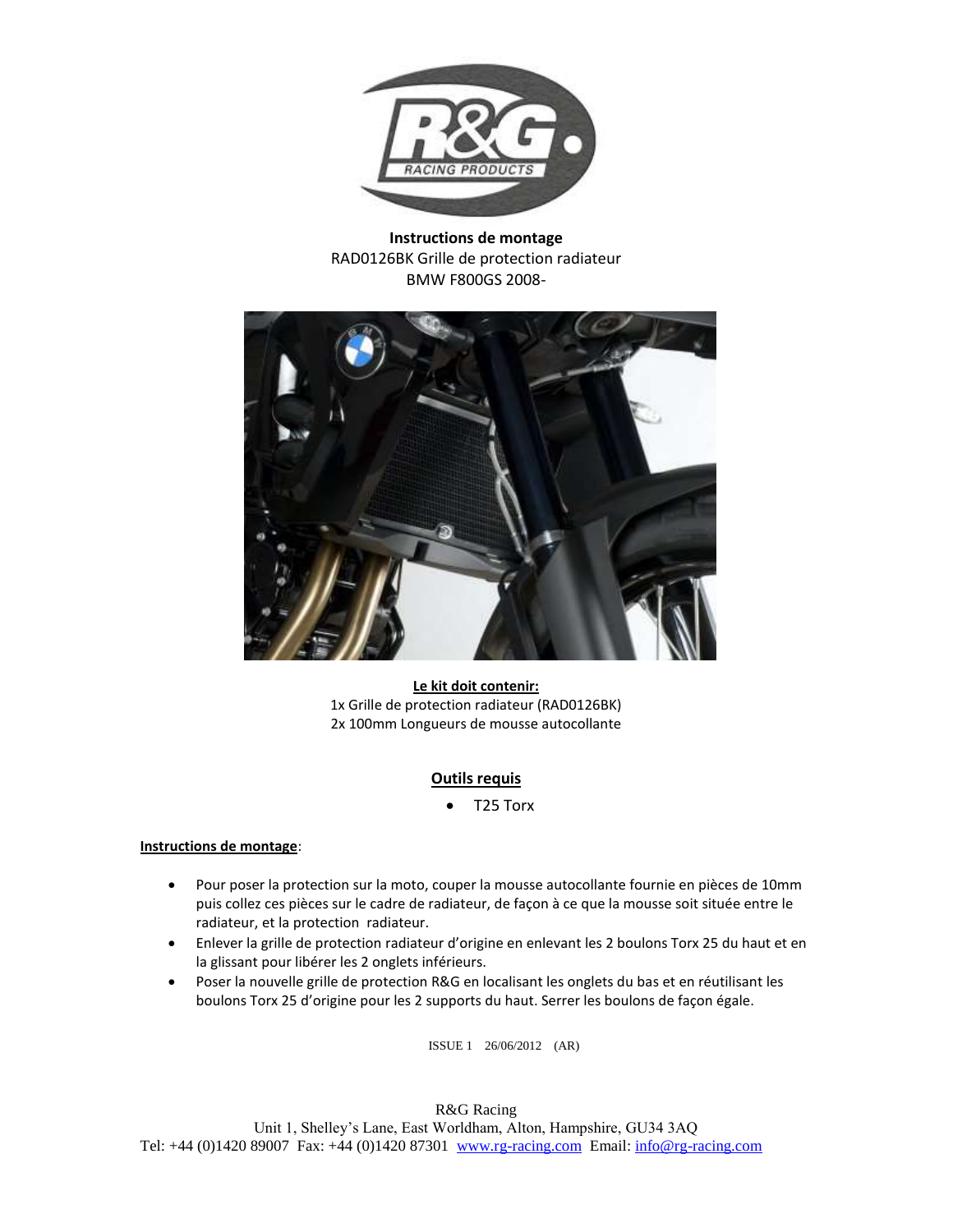

# **Montageanleitung für den RAD0126BK Kühlerschutz BMW F800GS 2008-**



**Dieser Kit beinhaltet: 1x Kühlerschutz (RAD0126BK) 2x 100mm selbstklebende Schaumstoffstreifen** 

## SIE BENÖTIGEN FOLGENDES WERKZEUG:

T25 Torx-Schlüssel

## **MONTAGEANLEITUNG**

- Um den Kühlerschutz am Motorrad zu montieren, schneiden Sie zuerst die mitgelieferten Schaum-Stoffstreifen in 10 mm breiten Streifen und kleben Sie die auf der Rückseite des Kühlerschutz-Rahmens, so dass sie zwischen dem Kühlerschutz und dem Kühler angebracht sind.
- Entfernen Sie die Plastikverkleidung des Kühlers indem Sie die zwei Torx 25 Schrauben von oben lösen und den Kühler nach oben schieben, um die zwei unteren Laschen zu lösen.
- Montieren Sie den R&G Kühlerschutz die unteren Laschen wieder einführen und die Originalschrauben (Torx 25 Schrauben) wieder an den Halterungen anbringen. Befestigen Sie alle Schrauben gleichmäßig.

AUSGABE 1 26/06/2012 (AR)

R&G Racing

Unit 1, Shelley's Lane, East Worldham, Alton, Hampshire, GU34 3AQ Tel: +44 (0)1420 89007 Fax: +44 (0)1420 87301 [www.rg-racing.com](http://www.rg-racing.com/) Email: [info@rg-racing.com](mailto:info@rg-racing.com)